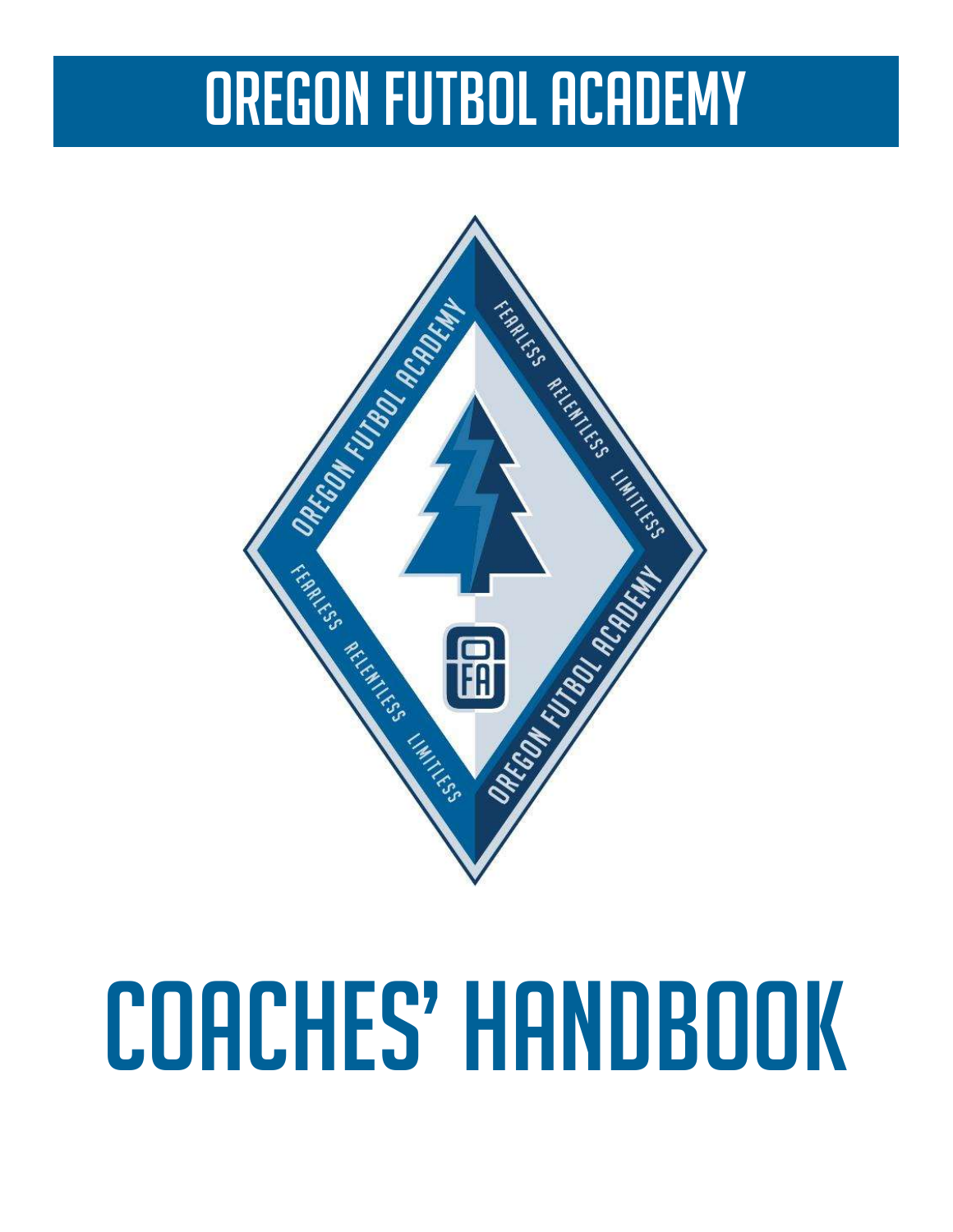# OFA Mission Statement and Philosophy

Soccer is a game for the kids. Therefore, at the heart of our mission, OFA expects the highest character from all players, parents, spectators, coaches, referees, volunteers, and administrators. It is the common goal of this club among all its participants to inspire youth to practice the ideals of good sportsmanship and fair play.

#### **MISSION STATEMENT**

The mission of OFA is to provide a fun, safe, all-inclusive soccer experience that develops players and coaches to their full potential.

#### Player Development Philosophy

Children learn and develop to their full potential through game-like experiences in an enjoyable environment that supports individual growth. This is modeled in the Play-Practice-Play practice plans from US Soccer.

#### Coaching Philosophy

Coaches provide a player-centered environment through reality-based, experiential, and holistic learning. In order to provide the best player experience, coaches are highly encouraged to take at least one of the US Soccer Grassroots online courses.

# Coach Responsibilities

Coaches play an incredibly important role in a player's sports experience. In short, coaches must be a positive and healthy influence on a player. A coach must promote good sportsmanship, safety, and work ethic. He/she must also encourage teamwork and discipline. Coaches must set an example for his/her players at all times.

#### Coach Requirements

- **Background check, SafeSport** annual online training, and **Heads Up** online concussion training. All adults working with players at any time must have completed these three items. ONLY rostered and carded coaches and team managers may be on the team sideline during games. Send certificates to OFA registrar. registrar@oregonfutbolacademy.com
- Coach behavior should follow the policies outlined in this handbook. In short, represent yourself, your team, and your club in a manner consistent with good sportsmanship.
- DO NOT leave practice or the game field until ALL players have been picked up. Plan to arrive early to practice whenever possible in order to be present as players arrive.
- When your practice or game is complete, please clear the field of all debris and return training equipment to storage and goals to game-ready placement.

#### Coach Conduct

- Coaches shall not make any derogatory remarks or gestures whatsoever to the referees, linesmen, players, opposing coaches, or spectators. Coaches shall not use profanity in speaking with players, coaches, referees, linesmen, or spectators. Coaches shall not incite in any manner disruptive behavior of any kind. Coaches shall not harangue or attempt to distract players, referees, or linesmen.
- Coaches shall be fully responsible for the conduct of his/herself, his/her players, and assistant coaches.
- Coaches shall not consume alcoholic beverages, smoke, or be under the influence of any drugs or alcohol during games, practices, or OFA sponsored events, including but not limited to out of town travel for games and/or tournaments, team dinners, and hotel stays.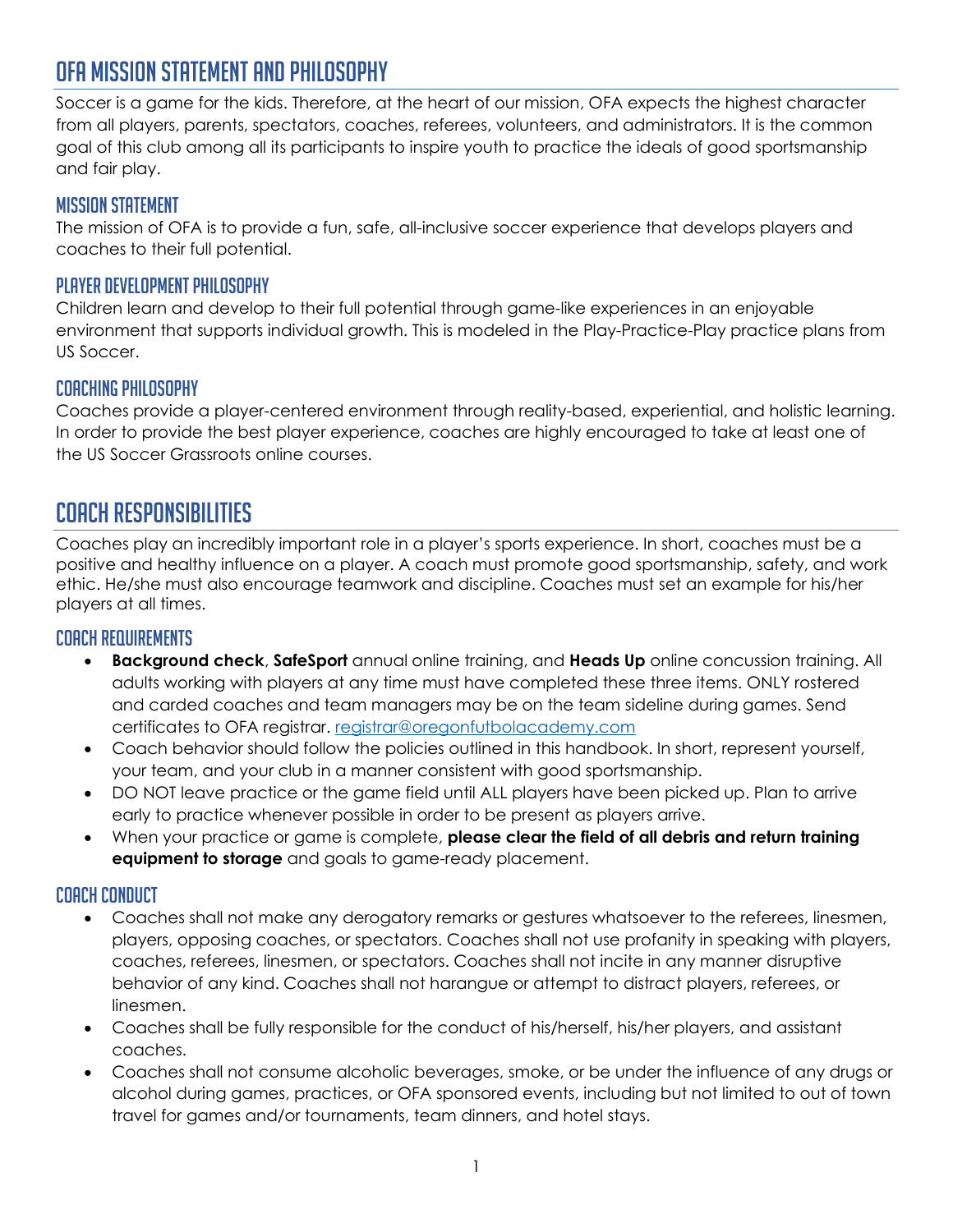Coaches shall be responsible at the conclusion of any game and/or practice for assuring that all litter generated by his/her team is collected and disposed of in a trash receptacle.

#### Mercy Rule

The emphasis in youth sports, driven by parents and coaches, is often on winning. It is less important to coach players to win—instead it is more important to teach them the soccer and life skills that will help them become winners. The mercy rule is common to soccer leagues across the country and is not unique to OFA. In general, it is good practice to keep the scores within 7 points.

Lopsided games in youth sports are inevitable, and care must be taken not to demoralize the weaker opponent. It can be a challenge to coaches of both teams to make uneven games a worthwhile soccer experience for everyone involved. Demonstrating good sportsmanship and fair play are essential in these situations. If handled properly by coaches, there can be dignity and room to learn in defeat and respect and restraint in victory.

If your team is winning easily, see it as an opportunity for your players to develop skills other than shooting. When your team is dominating, try to change things up early in the game so that players will continue to be challenged and the win isn't too easy. At older ages, it hurts a team to win too easily because players get overconfident, play slower, start to dribble too much, and not play as a team. These bad habits tend to carry on into subsequent games at the expense of team development.

#### The following are possible actions that can be taken to further challenge and develop player skills of the stronger team in a lopsided game.

- Put players out of their preferred position. All players should have opportunities to play offense and defense. Shift your lineup.
- Restrict scoring from close range. Only shoot from outside the penalty area.
- Only score from crosses, headers, or volleys. No break away goals.
- Practice passing and shooting with the weaker, non-dominant foot.
- Keep possession for long periods and only shoot when they have made a set number of passes.
- Use different lineups that emphasize defensive focus and less on going forward.
- Increase playing time for lesser skilled players.
- Limit the number of touches on the ball or two-touch or three-touch before passing or shooting.
- Remove one of your players or discretely ask the other coach to put in an extra player. Be sure to make this change during a dead ball substitution with the permission of the referee.

In order to emphasize sportsmanship, make sure that your instructions to your team are not given in an overt way that will demoralize your opponent. Instruct your team to continue to respect the other team by not overtly celebrating when they score. As a coach, it is your duty to model respect for your opponent to your players. In the end, sportsmanship and fair play are more important than an 8-0 victory.

As a coach, if your team has just been on the receiving end of a heavy defeat, use the experience to teach your players. Start out with the positive and point out what your team did well in the game. Question your players about what they noticed about the winning team. For example, did they see their off-ball movement that created space to receive a pass, or did they hear how well the other team communicated?

#### Sideline Coaching

- Coaching will take place within the coaches' box, which is ten yards from the half-way line and one yard from the touch line.
- Language and attitude will be consistent with good sportsmanship. Misconduct of any kind, or the incitement and/or encouragement of violence shall not be tolerated under any circumstances and is subject to disciplinary action.
- A coach may not enter the field of play except on the referee's signal.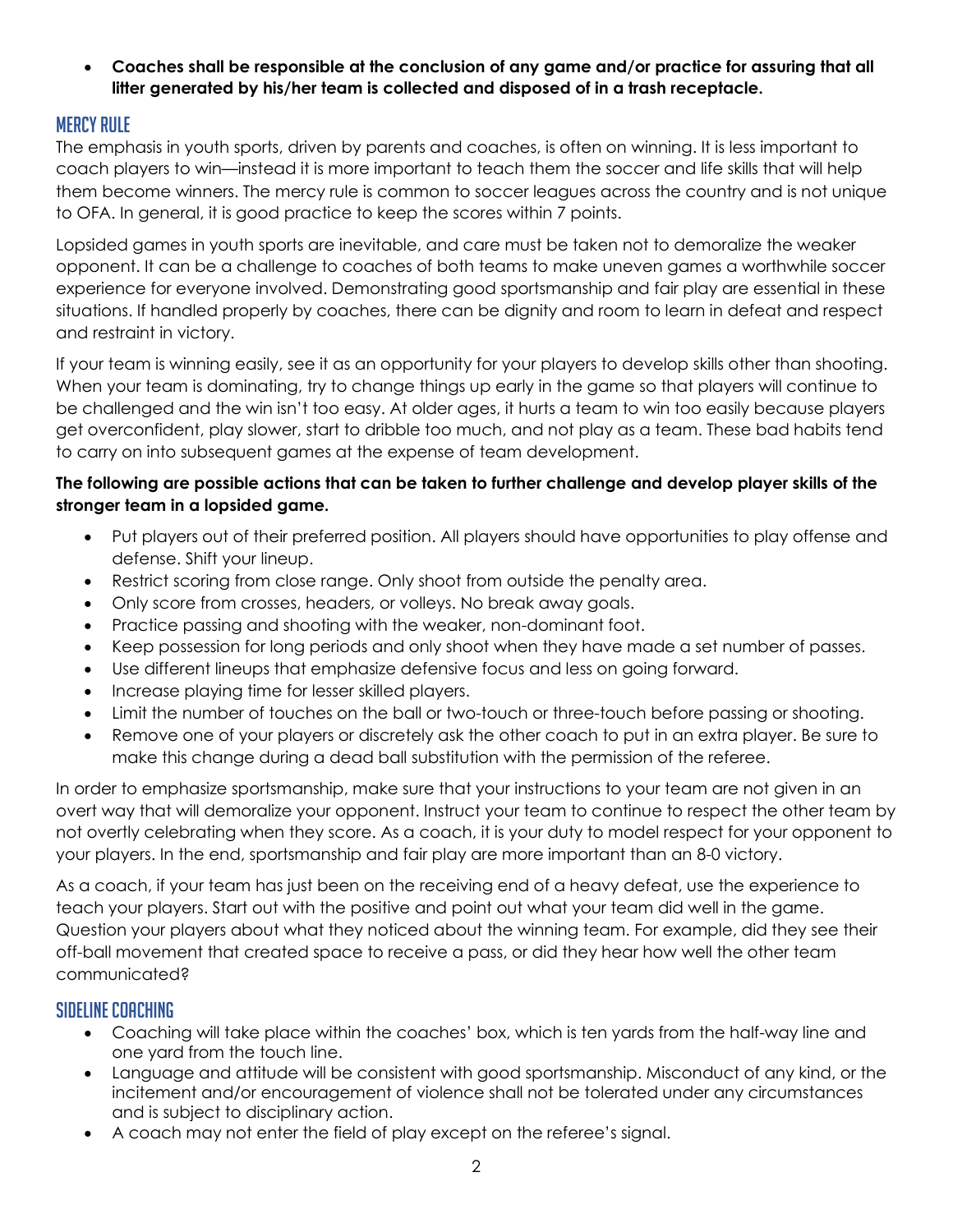- No mechanical, electrical, or other devices shall be used to amplify the voice.
- Be sure to allow players time to make decisions and apply what they have learned in practice.

#### Risk Management

- Never leave a player alone at a field after practice or game.
- Do not give a player a ride home without others present in the car.
- All coaches and volunteers are mandatory reporters for child abuse and must complete SafeSport training. If there is an issue or incident that needs reporting, fill out the appropriate documentation at safesport.org or call (720) 531-0340. If you have any questions, please contact the OFA Recreation Supervisor at recreation@oregonfutbolacademy.com.

# Coaching Resources

Practice plans with explanations and videos for each activity will be provided for each developmental division through the Mojo app. These plans were created to help standardize the soccer experience for players in the program and ensure that each player is progressing in age-appropriate skill development. While these plans should serve as a guideline for your practice sessions, know that you have the option to make modifications for your team as needed.

The directors of coaching will be a valuable resource as they provide explanations of practice plans, video demonstrations, weekly check-ins, and support at practices and games. Please reach out to them with any questions or concerns.

## Coaching Gear and Equipment

All coaches will receive an OFA shirt each season. Please wear OFA apparel to all games.

All practice equipment is located at DBSC in the storage buildings. Available items include cones, weights, poles, speed/agility ladders, practice balls, and game balls. Practice balls are provided for training and should not be removed from DBSC. Small bags of game balls are available for away games and must be returned at the next practice.

Large goals should only be moved by coaches. Please use the wheels—do not drag goals as this will cause damage to the turf. All goals must be returned to the proper placement at the end of practice.

# What Coaches Should Have at All Games and Practices

- OFA coach's shirt
- Official team roster (and laminated player cards on a ring for senior development teams)
- Emergency contact information
- Concussion documentation form

# Communication

#### Parent Communication

Communication is key. It is best to contact each parent/guardian at the beginning of the season with a phone call as soon as you get your roster. You can follow up with a group email containing the same information in writing. Present all information to your team as early and as often as possible. Parent communication needs to be a priority. Respond to questions and/or direct them to OFA as needed in a timely manner. The Team Manager app is a good resource.

Below is a sample call/email for your first contact with parents.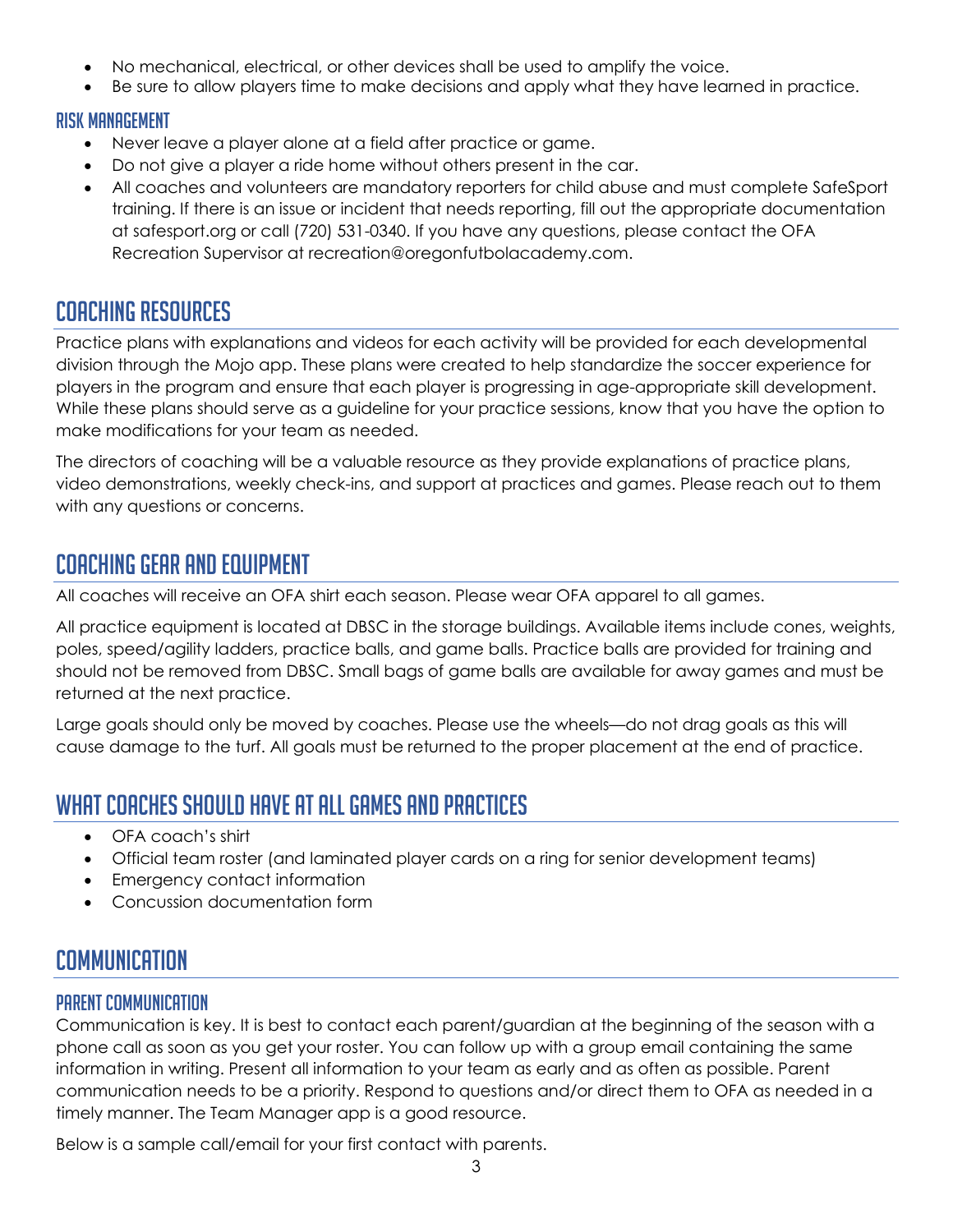My name is \_\_\_\_\_\_\_\_\_ and I will be your child's soccer coach this season. I am looking forward to having your family on the team!

We will be practicing on [day(s) of the week] at [time] at [field location] beginning on [date of first practice]. We will have a short parent & player meeting at the beginning of our first practice.

All players (excluding Kinder) will need to order a uniform if they did not purchase one in the Fall (current uniform was changed Fall 2021 and will be good for 3 years). If you have any questions regarding your uniform, please contact the OFA office. Players must have a home and away uniform consisting of shorts, shirt, and socks. Your player must also have proper footwear and shin guards.

Please have your player bring a water bottle to every practice and game with his or her name on it. All other equipment will be provided.

Thank you! (Include your name and phone number)

#### Referee Communication

Please keep all communication with referees positive and supportive. All challenges or disputes must go through OFA as needed in a timely manner.

#### OFA Communication

If your team will not be using your scheduled practice time outdoors or indoors, please notify OFA staff as soon as possible. Fees for use and supervision can be avoided if facilities are not used.

OFA teams are expected to honor their scheduled games. OFA incurs fees for any games that are rescheduled, canceled, or forfeited in the SOCL or PTTL. These fees are avoidable if changes are requested well in advanced. Please communicate with your team that once the schedules are posted, players are expected to be at their scheduled home and away matches.

## Parent and Player Meeting

All coaches are asked to hold a parent & player meeting at their first practice. Please review the player and parent expectations, snacks, smoke protocol, and concussion procedure.

#### Player Expectations

- 1) Work hard at practice and in games. We are developing as players and as a team.
- 2) Demonstrate good sportsmanship in practices and games, including attitude and language. This includes showing grace in winning and losing.
- 3) Show respect to coaches, fellow teammates, parents, referees, and opposing players.
- 4) Communicate with your teammates and your coaches. Soccer is not a silent sport.
- 5) Support your team and be positive toward your teammates.
- 6) Come prepared to practice with a water bottle, shin guards, and proper footwear.
- 7) Pick up after yourself at practice and at games.

#### Parent Expectations

- 1) Please call or text if your child can't make it to a practice or game. It is important for planning that the coach knows who will be there.
- 2) Thank you for supporting the team by being positive from the sidelines. Please do not coach from the sidelines during practice or games. It is confusing to the players.
- 3) Set an example for your child with respect for opposing players, parents, and referees.
- 4) Play-Practice-Play is a model that OFA coaches use at practice. Players will be practicing and learning in game-like situations.
- 5) Please understand that the goal of developmental soccer is to foster a love of the game in all players and to teach them skills and strategies for each position. As such, coaches will do the best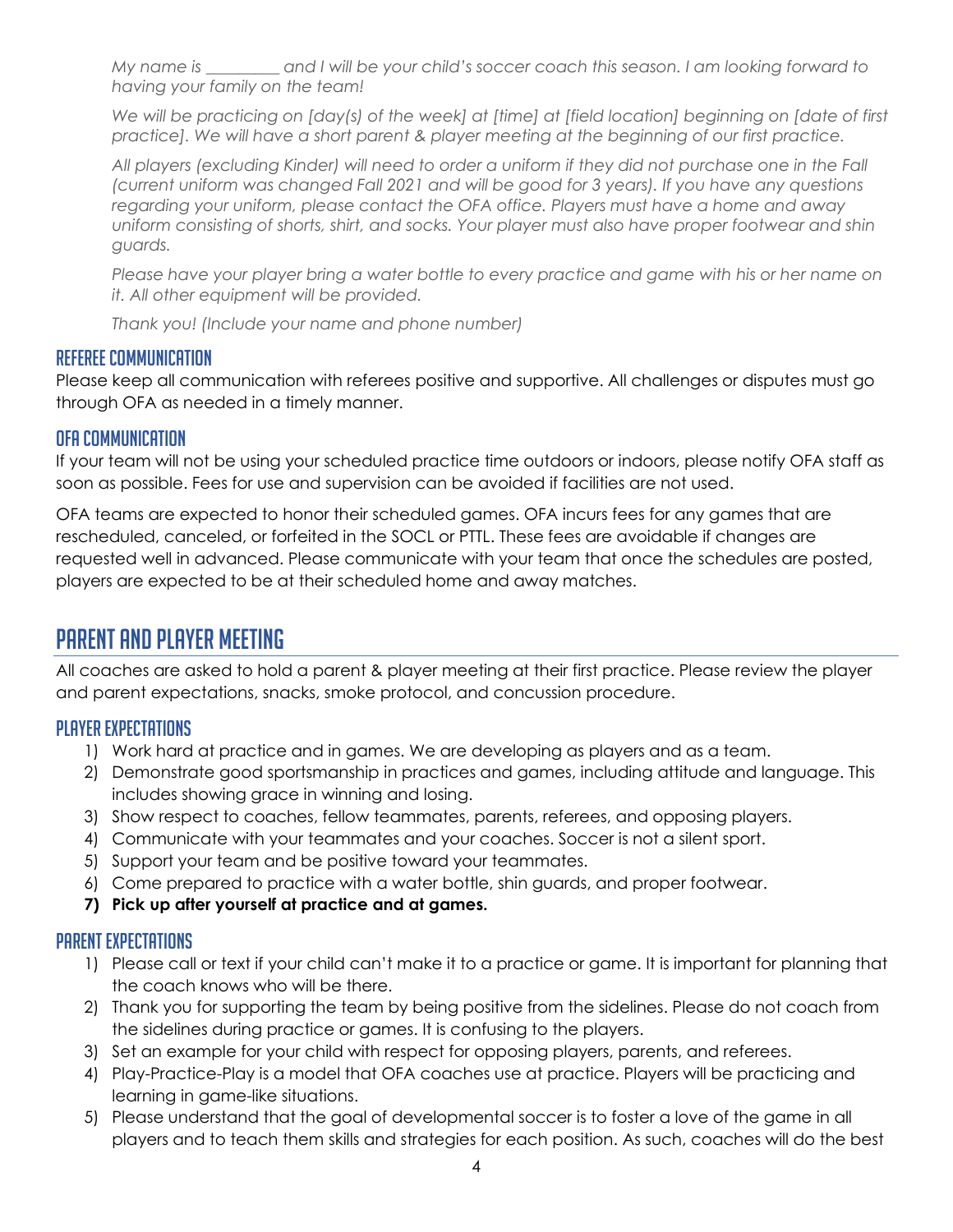they can to make sure all players will play at least 50% of the game and will rotate players through the different positions. This does not always mean equal playing time, but balance is a goal. (Note: playing time on U13/14/15 premier teams is earned and not guaranteed.).

- 6) Encourage your child to work on skills and conditioning at home.
- 7) If you have concerns or suggestions, please contact the coach via email, phone, or text. Please do not interrupt practices or games.
- 8) Please park behind the grandstands, if available. Use the fairgrounds parking lot as overflow. The YMCA parking lot should only be used as a last resort if all other parking is full.

#### **SNACKS**

Although not required, players enjoy having snacks at the end of the game, especially at the younger ages. Often young players are more interested in receiving their snack than they are in the outcome of the game. It is not your responsibility as a coach to provide these refreshments. However, it is helpful if you make a schedule and assign families to bring a small snack and drink, have them sign up on a schedule, or assign a team parent to coordinate the snack schedule.

# **AIR QUALITY**

If the AQI is greater than 100 outdoor practices and games will be canceled. Please monitor the AQI levels using the District 7 Air Quality Dashboard and be sure to communicate any cancelations with your team. The link is posted for your convenience below and can also be found by going to the D7 website and navigating to Departments/Safety. Look for the Air Quality Index in the Quick Links on the right side of the page.

https://charts.apis-aq.com/grantspassschooldistrict/d/pH7MFidMk/district-7?orgId=1

# What to do if your child may have a concussion

- 1) Seek medical attention right away. A health professional can determine if a concussion occurred, how serious it is, and when it's safe for your child to return to sports.
- 2) Keep your child out of play. Concussions take time to heal. Don't let your child return to play until a health care professional says it's OK, even if your child insists otherwise. Children who return to play too soon—while the brain is still healing—risk a greater chance of having a second concussion. Second or later concussions can be extremely serious. They can cause permanent brain damage, affecting your child for a lifetime.
- 3) Tell your child's coach about any recent concussion in ANY sport. The coach may not know about a previous concussion, and there could be serious health risks for your child.

## Concussion Facts

Oregon law requires coaches to report all head injuries and remove players from play following the injury. Coaches are now required to document and turn into the OFA office incidents of head injury. The refs keep a record and report to the office also. The player cannot return to play without a signature of a medical professional. Please see the attached REQUIRED form for reporting a head injury as well as one to give the parent/guardian for the physician.

The following information has been provided by Providence Sports Care Center:

A concussion is a brain injury. Concussions are caused by a bump or blow to the head and can be serious. Even what seems to be a mild hit can be serious. You can't see a concussion. Signs and symptoms can appear immediately after the injury or sometimes not until days or weeks later. If your child reports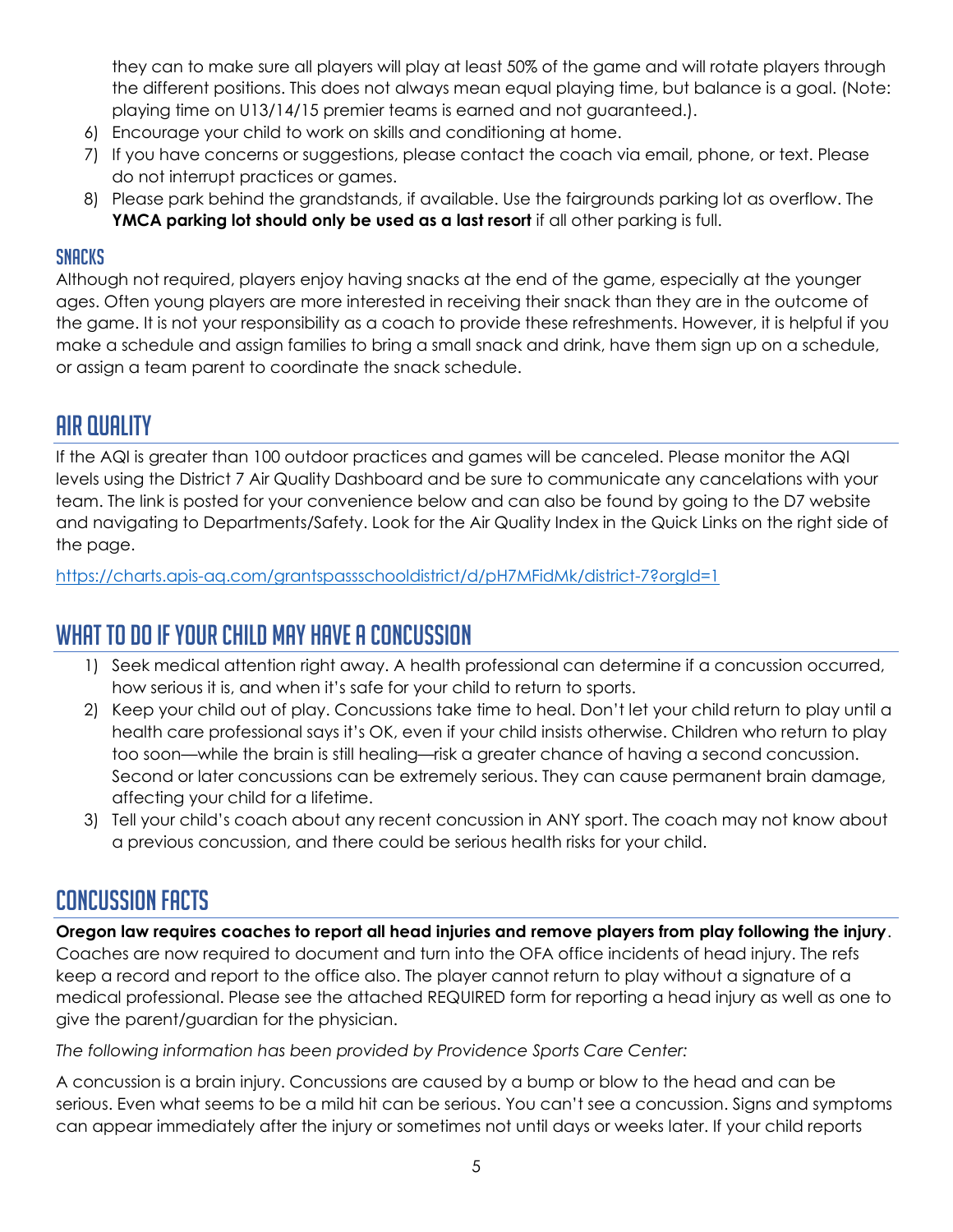any symptoms of concussion, or if you notice the symptoms yourself, it's important to seek medical attention immediately.

#### Signs and symptoms of a concussion

- Appears dazed or stunned
- Is confused about sports assignment or position
- Forgets an instruction
- Is unsure of the game score or opponent
- Moves clumsily
- Answers questions slowly
- Loses consciousness (even briefly)
- Shows behavior or personality changes
- Can't recall events before or after the hit/fall
- Headache or pressure in the head
- Nausea or vomiting
- Balance problems or dizziness
- Double or blurry vision
- Sensitivity to light or noise
- Sluggish, hazy, foggy, or groggy feeling
- Concentration or memory problems
- **Confusion**
- Doesn't feel right

## Uniforms

- Each player and coach must wear OFA-approved uniform jersey or shirt in order to participate in a game. Each parent/guardian is responsible for ordering an OFA uniform for his/her player. Check in with your team/players regarding uniforms and notify OFA of any issues as soon as possible.
- It is mandatory that all players also wear their own footwear and shin guards in order to participate in a game. Acceptable footwear shall include sneakers or soccer cleats. Football or baseball cleats are not permitted.
- Players must also wear shorts and socks that cover their shin guards. When weather conditions dictate, players may wear warm-ups or other clothing under their uniforms, if allowed by the referee.
- No jewelry may be worn on the field of play, either for a game or a practice. Such jewelry shall include, but not be limited to, watches, earrings, necklaces, bracelets, or piercings. Medical bracelets are allowed, but they must be taped down to the body. Taping or covering of any other jewelry is not permitted.
- No equipment, outerwear, apparel, or medical device (including casts) shall be worn if it is considered harmful or dangerous to the player wearing it or to another player. Casts may be permitted if they are safely covered by closed cell foam padding. Coaches shall make this determination for practices. Referees shall make this determination for games.
- Goalkeepers must wear a jersey or pinnie of a different color than the team. This will be provided by OFA.

# PI AVER ELIGIBILITY

Registration, payment, and player documents (birth certificates and photos for senior development teams only) must be complete in order for a player to participate in games. OFA will contact player families and ask for your support in making sure that all players have completed the necessary requirements. OFA will communicate player eligibility to coaches 1 week prior to the start of the game season.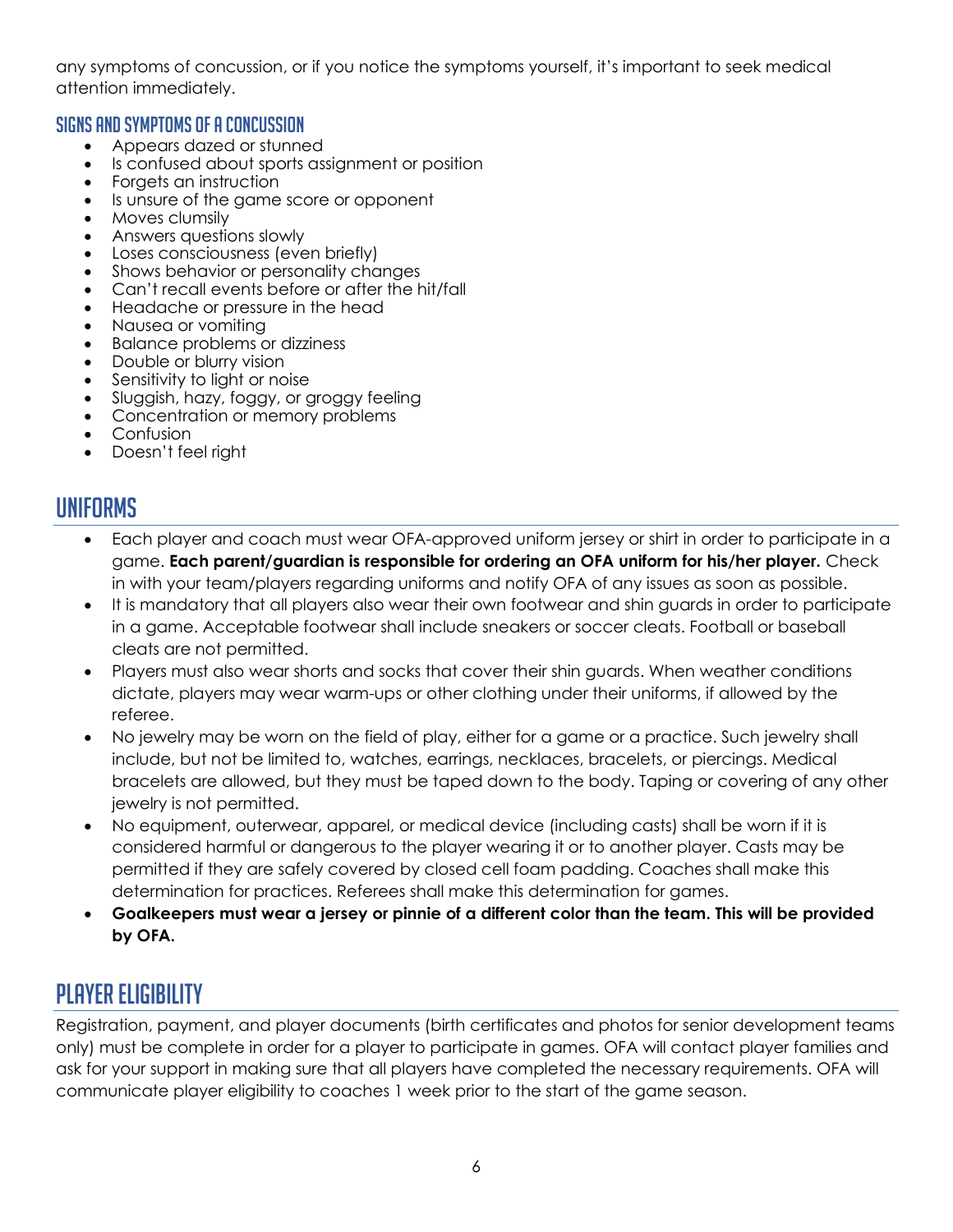# Field Use Rules

- 1) No one will be allowed to use the fields unless they are on the schedule. Teams need to leave on time and not stay longer than scheduled. Field closures will be respected.
- 2) No children should be left unattended at any time.
- 3) Fields need to be picked up after use and trash put in the trash cans.
- 4) Please return all equipment to storage building or other designated location. Do not leave balls, cones, mini-goals, etc. on the field at the end of practice.

| <b>Division</b> | Players<br>per side | <b>Ball</b><br>size | Practice<br>length | <b>Practices</b><br>per week | Game<br>length<br>per half | Re-<br>throws<br>allowed | <b>Offside</b><br>calls &<br><b>Goalies</b> | Slide<br>tackling | <b>Head the</b><br>soccer ball |
|-----------------|---------------------|---------------------|--------------------|------------------------------|----------------------------|--------------------------|---------------------------------------------|-------------------|--------------------------------|
| Kinder          | 3                   | 3                   | 30 min             |                              | 5 min                      | Yes                      | No.                                         | <b>No</b>         | No.                            |
| <b>U7/U8</b>    | 4                   | 3                   | 60 min             | $1$ or 2                     | 20 min                     | Yes                      | No                                          | <b>No</b>         | No.                            |
| U9/U10          | 7                   | 4                   | 60 min             | $\overline{2}$               | $25 \text{ min}$           | No                       | Yes                                         | <b>No</b>         | No.                            |
| U11/U12         | 9                   | 4                   | 90 min             | $\overline{2}$               | 30 min                     | No                       | Yes                                         | Allowed           | No                             |
| U13/14/15       | 11                  | 5                   | 90 min             | $\overline{2}$               | $35 \text{ min}$           | No                       | Yes                                         | Allowed           | Allowed                        |

# Game Guidelines

The home team is listed first on the schedule.

- A team's bench area shall consist of that area at least one yard away from the touch line and extending twenty yards from the halfway line. The home team has the first choice as to where it wishes to locate its bench area. Coaches and players are required to remain within their bench area during the game. Parents and other spectators shall occupy the opposite side of the field of their respective teams.
- Only registered coaches who have completed all required documentation, training, and background checks can be on the sideline with the players. This will be strictly enforced. Please ask parents and unauthorized helpers to sit on the parent side.
- All non-active players and spectators are to stay back a minimum of 3 feet from the sidelines.
- The ball may go forward or backward at kickoff.
- The halftime break is five minutes.
- Referees are present to ensure safety, help players learn the rules of the game, and facilitate an opportunity for players to have fun playing soccer.

# Rules by Division

#### U7/U8 4v4

- Each half will consist of four 4-minute quarters with a 1-minute water break in between each quarter (19 minutes total per half, which includes 16 minutes of playing time). This is to allow for substitutions and/or water breaks. After starting the clock, the referee will blow the whistle to stop play at 4 minutes, 9 minutes, 14 minutes, and 19 minutes. Restarts will be when both teams are ready to play.
- There is NO GOALIE in this division. The arcs in front of the goals are not to be occupied by a defender unless it is to go after a ball. The defender will be responsible for goal kicks, but there will be no throws from the goal area or drop kicks.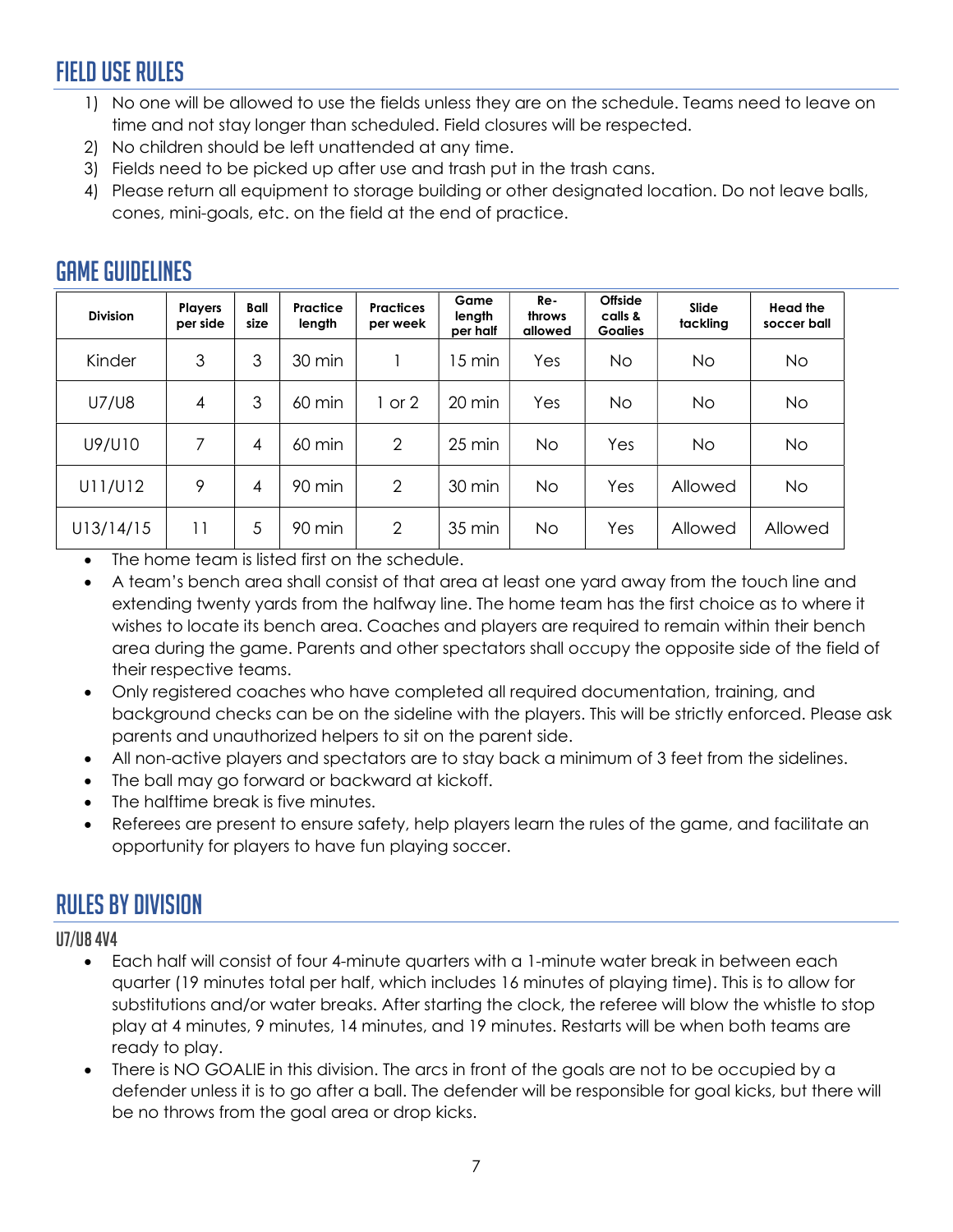- No attacking player is allowed inside the build-out area on goal kicks until the ball is kicked. This is to aid the defending team in working the ball up field to restart the game. The build-out area is the area between the goal line and the build-out line across the field.
- Free kicks will be assessed as a result of an infraction. All kicks resulting from a foul are considered indirect kicks and may not be kicked directly into the goal prior to touching another player.
- Substitutions will only be made during the 1-minute water breaks.
- A player who does a throw-in incorrectly will be instructed and allowed to re-throw the ball.
- There will be no off-side calls.
- Heading the ball is NOT allowed. The penalty for heading the ball is an indirect kick at the spot of the infraction.
- Slide tackling is NOT allowed.
- Begin teaching players the basic positions of defender, midfielders, and forward.

#### U9/U10 7v7

- Each half is 25 minutes. The halftime break is 5 minutes.
- There IS a goalie in this division (the goalie position is included in the 7 players). Goalies may use their hands to pick up the ball anywhere in the box. There are no drop kicks. Balls that are picked up in the box will be thrown by the goalie.
- If a player passes the ball to the goalie on his/her team, the goalie may NOT use his/her hands to pick up the ball. This will be called a handball, and the other team will get the ball at the place where the penalty occurred. A player MAY pass the ball to the goalie, but the goalie is only allowed to kick the ball in that situation.
- No attacking player is allowed inside the build-out area on goal kicks until the ball is kicked. In addition, anytime the goalkeeper has the ball, the opposition must retreat behind the build out line. This is to aid the defending team on working the ball up field to restart the game. The build-out area is the area between the goal line and the build-out line.
- Substitutions will be made at the halfway line when the ball is out of play and permission has been granted by the referee.
- Possession is lost when a player does a throw-in incorrectly. There are no warnings; the ball is given to the other team.
- Slide tackling is NOT allowed.
- Heading the ball is NOT allowed. The penalty for heading the ball is an indirect kick at the spot of the infraction.
- Offside rule only applies in the area past the build-out line. A player is called offside if he/she is nearer to the opponent's goal than both the ball and the last opponent (not including the goalkeeper) when his teammate plays the ball to him/her.



#### U11/U12 9v9

- Each half is 30 minutes. The halftime break is 5 minutes.
- In this division, the goalie may drop kick the ball, and there is no build-out line.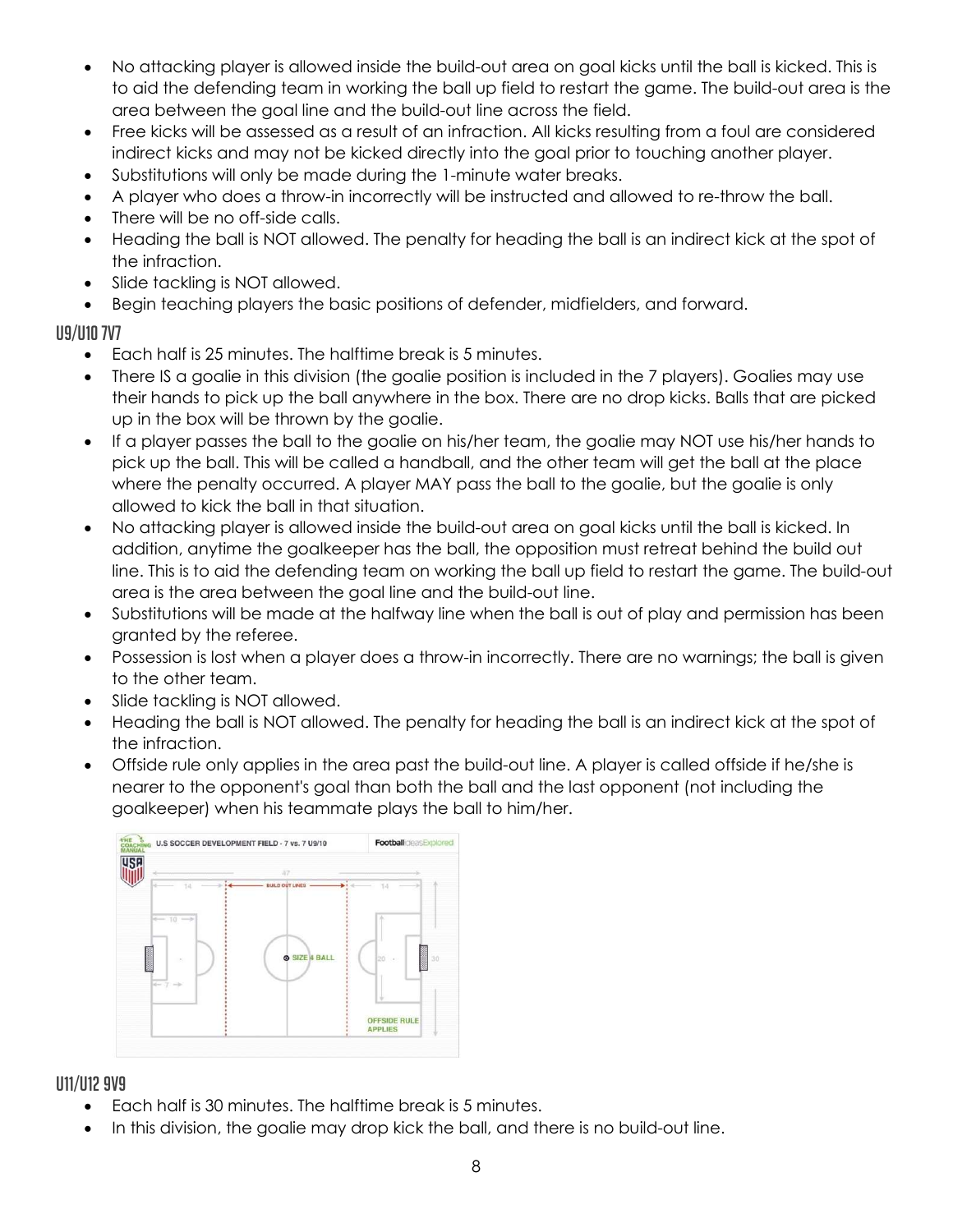- If a player passes the ball to the goalie on his/her team, the goalie may NOT use his/her hands to pick up the ball. This will be called a handball, and the other team will gain possession of the ball at the place where the penalty occurred. A player MAY pass the ball to the goalie, but the goalie is only allowed to kick the ball in that situation.
- Substitutions will be made at the halfway line when the ball is out of play and permission has been granted by the referee.
- The offside rule applies anywhere on the opponent's half of the field.
- Possession is lost when a player does a throw-in incorrectly. There are no warnings; the ball is given to the other team.
- Heading the ball is NOT allowed. The penalty for heading the ball is an indirect kick at the spot of the infraction.
- Slide tackling is allowed.

#### U13/U14/U15 11v11

- Each half is 35 minutes. The halftime break is 5 minutes.
- In this division, the goalie may drop kick the ball, and there is no build-out line.
- If a player passes the ball to the goalie on his/her team, the goalie may NOT use his/her hands to pick up the ball. This will be called a handball, and the other team will gain possession of the ball at the place where the penalty occurred. A player MAY pass the ball to the goalie, but the goalie is only allowed to kick the ball in that situation.
- Substitutions will be made at the halfway line when the ball is out of play and permission has been granted by the referee.
- The offside rule applies anywhere on the opponent's half of the field.
- Possession is lost when a player does a throw-in incorrectly. There are no warnings; the ball is given to the other team.
- Heading the ball is allowed.
- Slide tackling is allowed.

# Playing Time

- All developmental players shall play at least 50% of each game.
- A coach may be permitted to not play a player 50% of a game due to disciplinary reasons for that player. This decision must be made after consulting first with that player's parent/guardian and OFA Staff.
- Please try to keep playing time on junior development teams as balanced as possible. The focus at this age group is on player development, and valuable game minutes are important to this process. This also includes giving players experience in different positions.
- For senior development teams, please make sure every player is on the field at least 50% of the game. This does that mean that every player plays the exact same number of minutes. For instance, starters may play more minutes in an effort to give your team the best chance to be competitive.
- Playing time on premier teams is up to the discretion of the coach and will be earned, not guaranteed.
- Unlimited substitutions may be allowed with the consent of the referee on any dead ball. Substitutions must be made from the centerline.
- No player will be allowed to play if he/she is bleeding. The player may not return to the game until the bleeding has stopped and the wound is appropriately covered with the necessary bandages.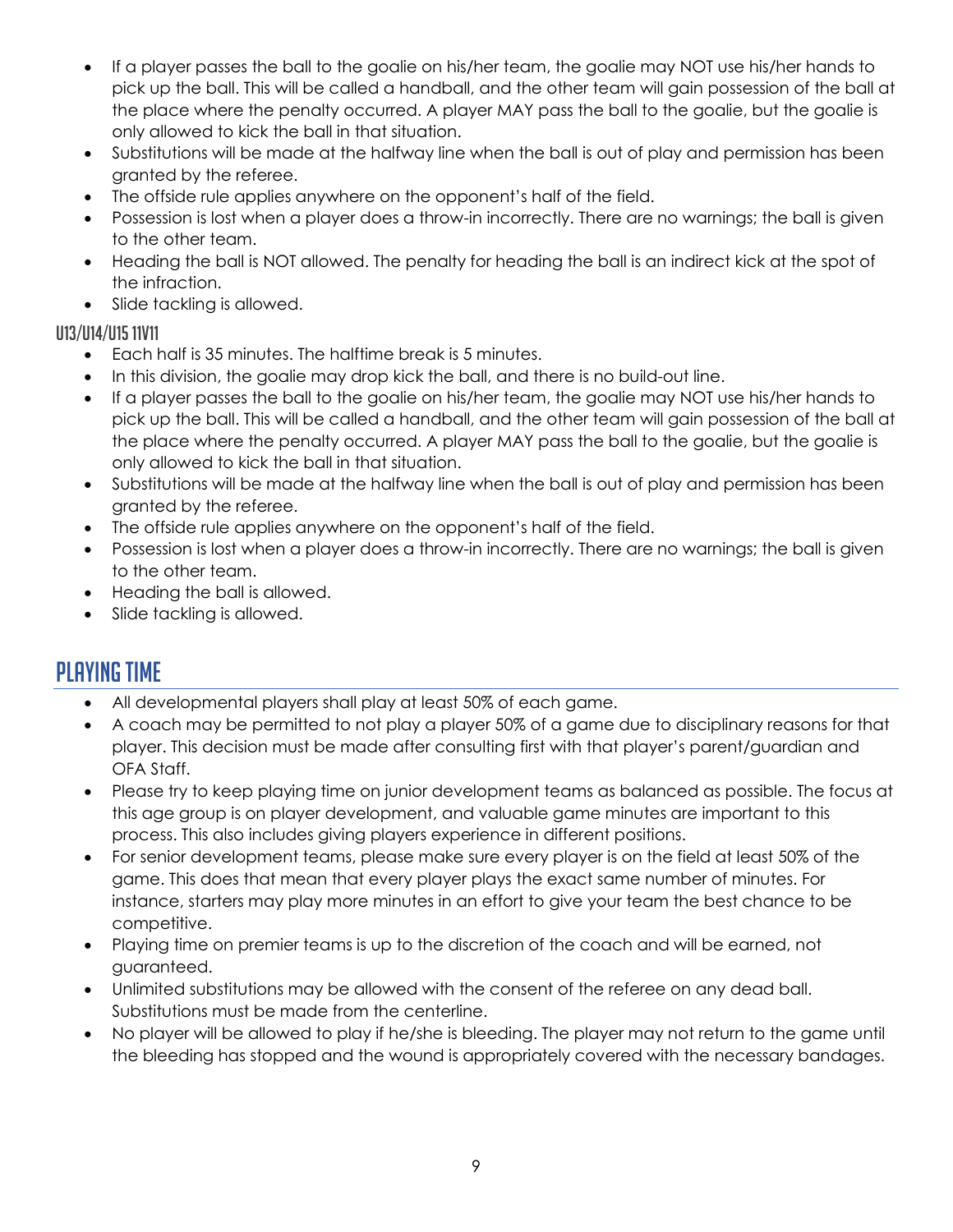# Soccer positions and formations



# **TOURNAMENTS**

Teams are encouraged to participate in tournaments throughout the year. Please contact the OFA office for more information, help registering, or additional support. Rogue Memorial Challenge in Medford is a local tournament that OFA recommends.

Parent, Player, and Coach Codes of Conduct apply at tournaments before, during, and after games when members are representing Oregon Futbol Academy. Please practice kindness and respect when traveling and staying as a guest in other communities.

# Code of Conduct

- 1) OFA players will not use alcohol or illicit substances at any time.
- 2) OFA players will not use profanity at any time, especially at practices, games, or in uniform.
- 3) OFA players will accept responsibility for all fouls and not talk back to the referee. This applies to referee warnings, regardless of whether a card is issued.
- 4) OFA players will not retaliate against any foul. Violators of this rule will be removed from the field, regardless of whether the player receives a yellow or red card.
- 5) OFA players will acknowledge the referees' efforts at the end of each game by shaking their hands and thanking them, regardless of the game's result.
- 6) OFA players will shake hands with their opponents after each game.
- 7) OFA players will notify their coaches at least one day before their scheduled practice session or game if they are not able to attend.
- 8) Parents and friends of OFA players will refrain from talking to or yelling at the referees or other teams' players. Under no circumstances is this allowed within the OFA organization.